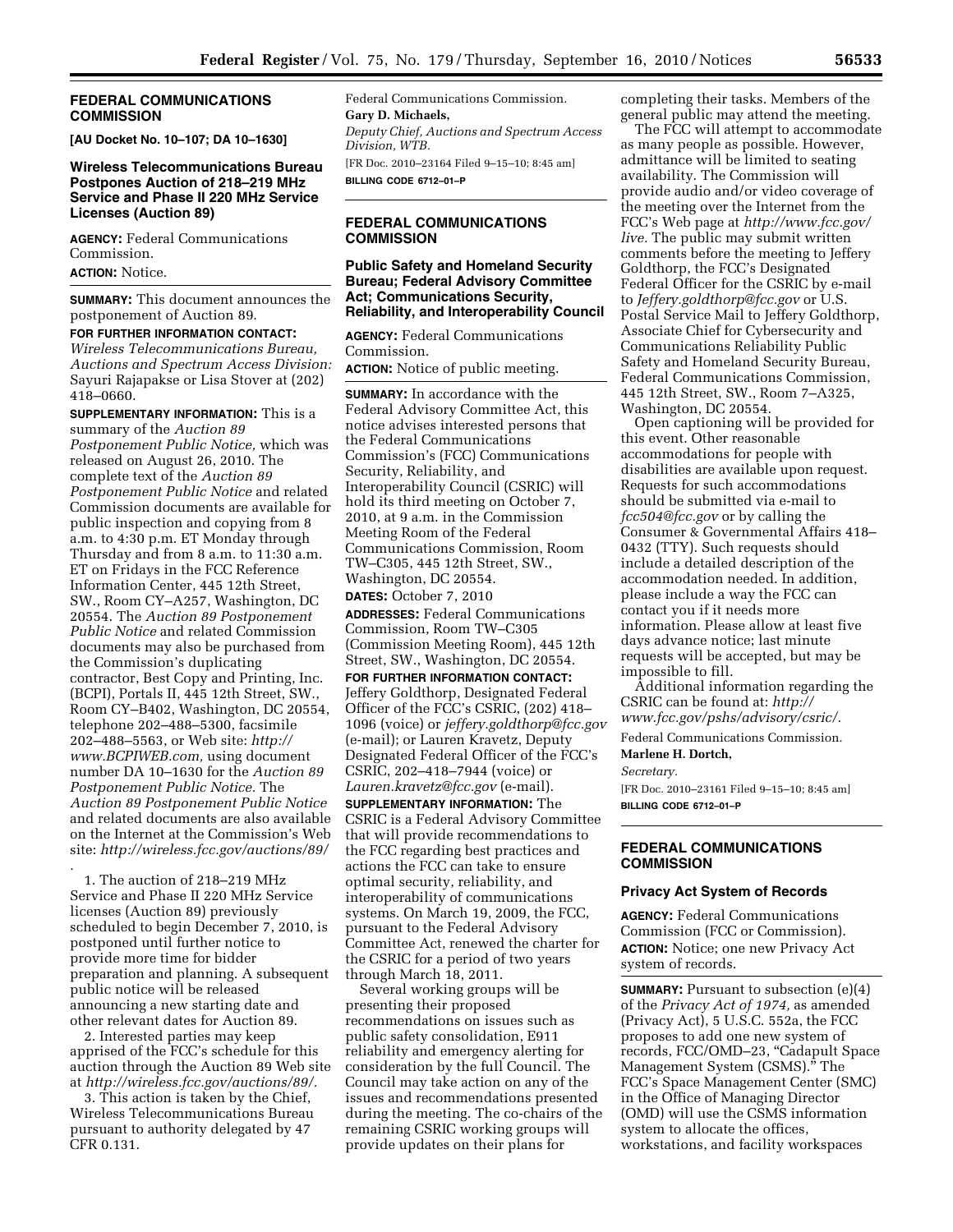for FCC employees and contractors following the FCC/National Treasury Union (NTEU) space assignment policy. In the event of an emergency, the SMC staff will devise a ''Reconstitution Plan'' in which they will extract information from the CSMS information system to create the space requirements for alternative work location(s) in other buildings to be used to relocate FCC employees and/or contractors. This information may be shared with the General Services Administration (GSA), National Telecommunications and Information Administration (NTIA), Department of Homeland Security (DHS), and Federal Emergency Management Agency (FEMA), etc.; District of Columbia, Virginia, and Maryland state governments, etc.; and other Federal, state, and local agencies involved in Federal agency evacuation, emergency facilities, space management, and/or relocation policies and plans, etc., as part of the FCC's Reconstitution Plan.

**DATES:** In accordance with 5 U.S.C. 552a(e)(4) and (e)(11) of the Privacy Act, any interested person may submit written comments concerning the new system(s) of records on or before October 18, 2010. The Office of Management and Budget (OMB), which has oversight responsibility under the Privacy Act to review the system of records, and Congress may submit comments on or before October 26, 2010. The proposed new system of records will become effective on October 26, 2010 unless the FCC receives comments that require a contrary determination. The Commission will publish a document in the **Federal Register** notifying the public if any changes are necessary. As required by 5 U.S.C. 552a(r) of the Privacy Act, the FCC is submitting reports on this proposed new system to OMB and Congress.

**ADDRESSES:** Address comments to Leslie F. Smith, Privacy Analyst, Performance Evaluation and Records Management (PERM), Federal Communications Commission (FCC), 445 12th Street, SW., Washington, DC 20554, or via the Internet at *Leslie.Smith@fcc.gov*.

**FOR FURTHER INFORMATION CONTACT:**  Contact Leslie F. Smith, Performance Evaluation and Records Management (PERM), Federal Communications Commission (FCC), 445 12th Street, SW., Washington, DC 20554, (202) 418– 0217, or via the Internet at *Leslie.Smith@fcc.gov*.

**SUPPLEMENTARY INFORMATION:** As required by the *Privacy Act of 1974,* as amended, 5 U.S.C. 552a(e)(4) and (e)(11), this document sets forth notice

of the proposed new system of records to be maintained by the FCC. This notice is a summary of the more detailed information about the proposed new system of records, which may be viewed at the location given above in the **ADDRESSES** section. The purpose for adding this new system of records, FCC/ OMD–23, ''Cadapult Space Management System (CSMS)'' is to enable the FCC's Space Management Center (SMC) to use the CSMS information system to allocate the offices, workstations, and facility workspaces for FCC employees and contractors following the FCC/ National Treasury Union (NTEU) space assignment policy. In the event of an emergency, the SMC staff will devise a "Reconstitution Plan" in which they will extract information from the CSMS information system to create the space requirements for alternative work location(s) in other buildings to be used to relocate FCC employees and/or contractors. This information may be shared with the General Services Administration (GSA), National Telecommunications and Information Administration (NTIA), Department of Homeland Security (DHS), and Federal Emergency Management Agency (FEMA), etc.; District of Columbia, Virginia, and Maryland state governments, etc.; and other Federal, state, and local agencies involved in Federal agency evacuation, emergency facilities, space management, and/or relocation policies and plans, etc., as part of the FCC's Reconstitution Plan.

This notice meets the requirement documenting the proposed new system(s) of records that is/are to be added to the systems of records that the FCC maintains, and provides the public, OMB, and Congress with an opportunity to comment.

## **FCC/OMD–23**

#### **SYSTEM NAME:**

Cadapult Space Management System (CSMS).

#### **SECURITY CLASSIFICATION:**

The FCC's Security Operations Center (SOC) has not assigned a security classification to this system of records.

#### **SYSTEM LOCATION:**

Space Management Center (SMC), Office of Managing Director (OMD), Federal Communications Commission (FCC), 445 12th Street, SW., Washington, DC 20554.

#### **CATEGORIES OF INDIVIDUALS COVERED BY THE SYSTEM:**

The categories of individuals in this system are the FCC employees and contractors.

#### **CATEGORIES OF RECORDS IN THE SYSTEM:**

The categories of records in this system include each FCC employee and/ or contractor's organization (bureau/ office/division), pay type, grade, supervisory status, bargaining unit, workspace location (office or workstation), work telephone number, and barcode(s) on information technology (IT) equipment assigned to the employee or contractor.

#### **AUTHORITY FOR MAINTENANCE OF THE SYSTEM:**

5 U.S.C. 301, 44 U.S.C. 3101, Executive Order 12411, Government Work Space Management Reforms, Section 486 of Title 40 of the United States Code, and the NTEU/FCC Basic Negotiated Agreement, Article 9, Employee Space and Facilities.

### **PURPOSE(S):**

Space Management Center (SMC) uses the CSMS information system to allocate the offices, workstations, and facility workspaces for FCC employees and contractors following the FCC/ National Treasury Union (NTEU) space assignment policy. In the event of an emergency, the SMC staff will devise a ''Reconstitution Plan'' in which they will extract information from the CSMS information system to create the space requirements for alternative work location(s) in other buildings to be used to relocate FCC employees and/or contractors. This information may be shared with the General Services Administration (GSA), National Telecommunications and Information Administration (NTIA), Department of Homeland Security (DHS), and Federal Emergency Management Agency (FEMA), etc.; District of Columbia, Virginia, and Maryland state governments, etc.; and other Federal, state, and local agencies involved in Federal agency evacuation, emergency facilities, space management, and/or relocation policies and plans, etc., as part of the FCC's Reconstitution Plan.

### **ROUTINE USES OF RECORDS MAINTAINED IN THE SYSTEM, INCLUDING CATEGORIES OF USERS AND THE PURPOSES OF SUCH USES:**

Information about individuals in this system of records may routinely be disclosed under the following conditions:

1. Emergency Response—A record on an individual in this system of records may be disclosed to emergency medical personnel, *e.g.,* doctors, nurses, and/or paramedics, or to law enforcement officials in case of a medical or other emergency involving the FCC employee without the subsequent notification to the individual identified in 5 U.S.C. 552a(b)(8);